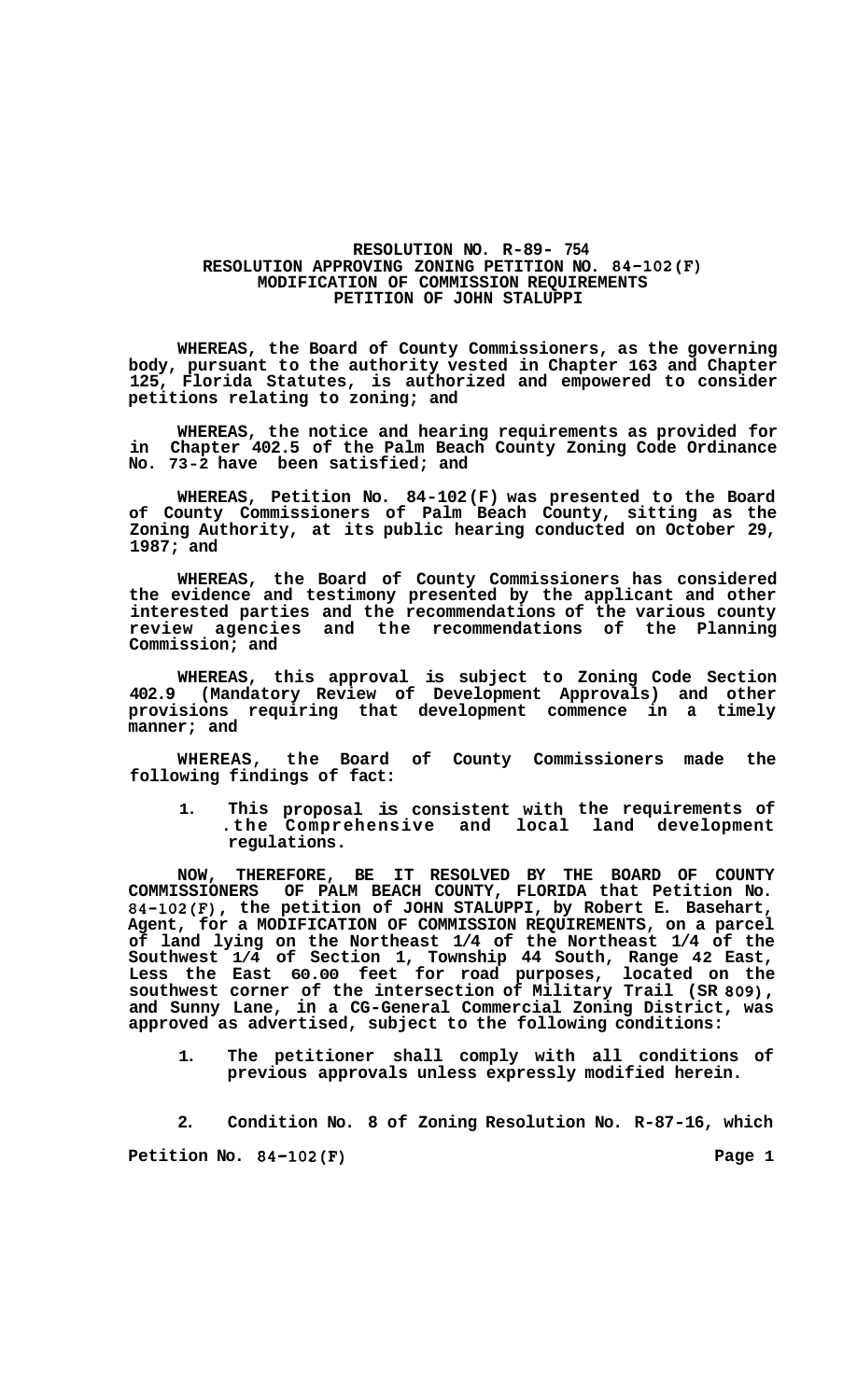**reads as follows:** 

**Il15. Minimum landscape buffer width and treatment shall be installed as shown on Exhibit No. 48."** 

**is hereby amended to read as follows:** 

**"15. Supplemental Landscape Buffers.** 

- **a. The minimum landscape buffer width and treatment along the project's west property line shall be installed as shown on Exhibit No. 48.**
- **b. Along the project 's south property line, the petitioner may install a temporary landscape buffer consisting of a 5-fOOt wide landscape strip which shall include a continuous 6-foot high fence with a solid hedge planted on the outside edge facing the residentially zoned species three feet in height upon planting and shall attain the height of six feet within two growing seasons. The hedge shall be continuously maintained in good, living order. This temporary landscape buffer may remain in place until the first of either of the following three events shall occur: (1) two (2) years shall elapse from the date of the resolution adopting this modification petition: or (2) the rezoning or denial of rezoning of the adjacent residential lots to the south as far as Gardenette Street and their incorporation into this Special Exception for an automobile dealership: or (3) denial of a Commercial Potention application. If these residential lots are not rezoned and incorporated into the special exception within two years, the landscape buffer shown upon Exhibit 48 shall thereupon be installed along the south property line of this site. The balance of the twenty-five (25) foot wide buffer area identified in Exhibit 48 shall be maintained as grassed open space. lots. This hedge shall consist of ficus**

**Petition No. 84-102(F)** Page 2